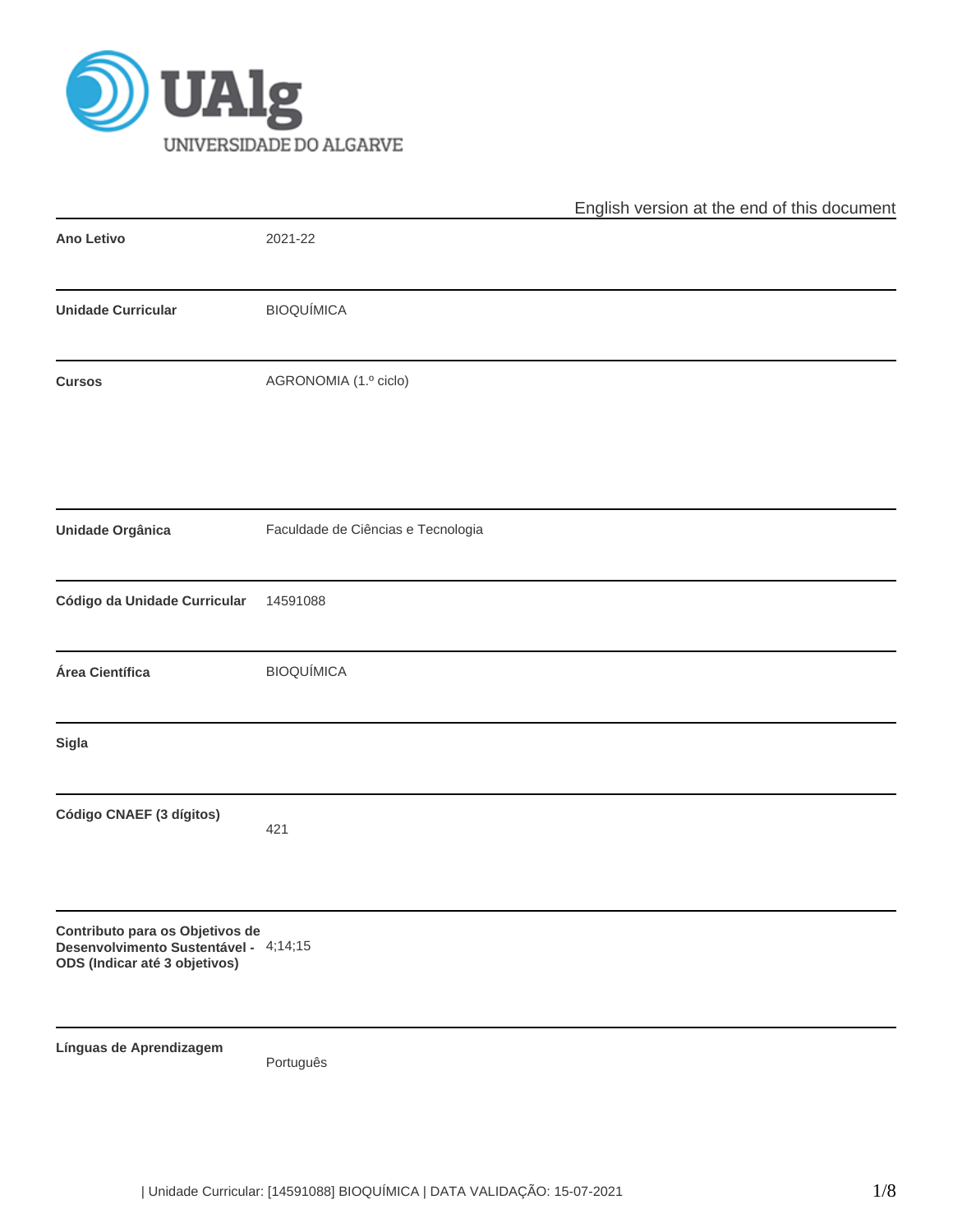

**Modalidade de ensino**

Ensino presencial

**Docente Responsável Isabel Maria Alves Barrote** 

| <b>DOCENTE</b><br><b>TIPO DE AULA</b> |                                                                | <b>TURMAS</b>     | <b>TOTAL HORAS DE CONTACTO (*)</b> |  |  |  |
|---------------------------------------|----------------------------------------------------------------|-------------------|------------------------------------|--|--|--|
| Isabel Maria Alves Barrote            | $\bigcap$ $\Gamma$ $\cdot$ $\Gamma$ $\Gamma$ $\Gamma$ $\Gamma$ | T1; TP1; PL1; OT1 | 30T; 12TP; 15PL; 4OT               |  |  |  |

\* Para turmas lecionadas conjuntamente, apenas é contabilizada a carga horária de uma delas.

| <b>ANO</b> | <b>PERIODO DE FUNCIONAMENTO*</b> | <b>HORAS DE CONTACTO</b> | <b>HORAS TOTAIS DE TRABALHO</b> | <b>ECTS</b> |
|------------|----------------------------------|--------------------------|---------------------------------|-------------|
| $-40$      | ົ<br>ےت                          | 30T; 12TP; 15PL; 4OT     | 156                             |             |

\* A-Anual;S-Semestral;Q-Quadrimestral;T-Trimestral

# **Precedências**

Sem precedências

#### **Conhecimentos Prévios recomendados**

É muito aconselhável, embora não seja obrigatório, que os alunos tenham a frequentado com aproveitamento as UC Química Geral e Fundamentos de Química Orgânica.

### **Objetivos de aprendizagem (conhecimentos, aptidões e competências)**

No fim da UC os estudantes deverão ter compreendido as estruturas químicas e as características bioquímicas das principais biomoléculas. Deverão ter adquirido conhecimentos básicos de cinética enzimática e ter desenvolvido a capacidade para reconhecer e compreender as principais vias metabólicas e biossintéticas e a sua interligação no contexto do mapa metabólico. Deverão saber aplicar os conhecimentos teóricos adquiridos na resolução de problemas teórico-práticos, no uso de técnicas laboratoriais e na interpretação e análise crítica dos dados obtidos experimentalmente.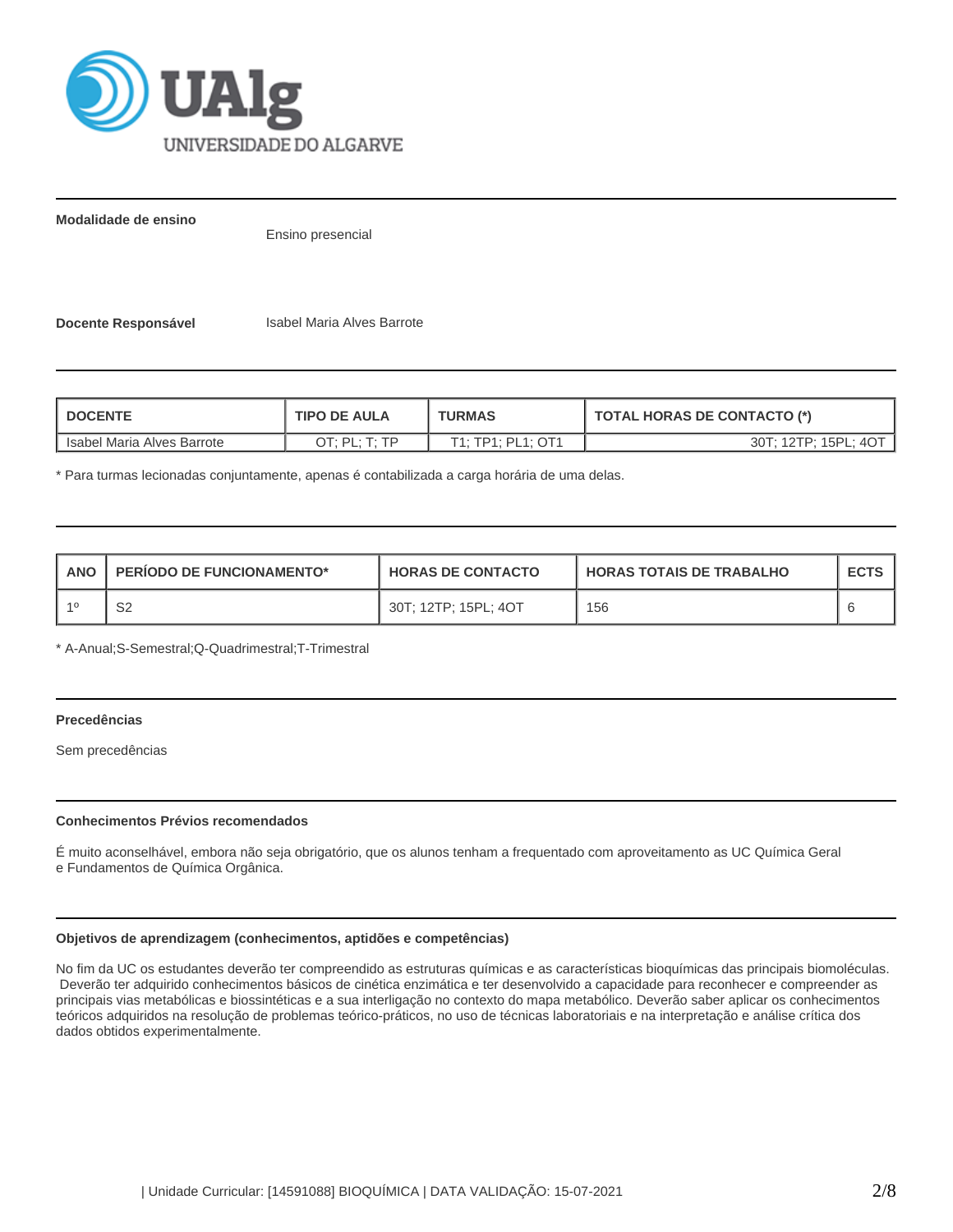

#### **Conteúdos programáticos**

- 1. A Bioquímica numa abordagem agronómica.
- 2. A célula. Constituintes básicos.
- 3. A molécula de água.
- 4. O ciclo biogeoquímico do Azoto: Fixação, absorção e assimilação do azoto.
- 5. Estrutura e propriedades dos aminoácidos.
- 6. Ácidos nucleicos e síntese de proteínas.
- 7. Estrutura e função de péptidos e proteínas. Enzimas e cinética da reação enzimática.
- 8. Termodinâmica dos sistemas biológicos: equilíbrio químico e variação da energia livre de Gibbs; Ciclo do ATP.
- 9. Incorporação de energia nos sistemas biológicos (Fotossíntese).
- 10. Estrutura molecular e função metabólica dos hidratos de carbono.
- 11. Glicólise, Ciclo de Krebs e Fosforilação Oxidativa. Via das pentoses-fosfato.
- 12. Lípidos e metabolismo dos lípidos.
- 13. Ciclo do Glioxilato. Gluconeogénese.

#### **Metodologias de ensino (avaliação incluída)**

AULAS TEÓRICAS (T): exposição do programa teórico

AULAS TEÓRICO-PRÁTICAS (TP): resolução de problemas e discussão de temas relacionados com o programa da UC

AULAS PRÁTICAS (P): estudo de protocolos e realização de trabalhos laboratoriais cujos procedimentos e resultados são analisados e discutidos

ORIENTAÇÃO TUTORIAL (OT): apoio de todas as matérias da UC

TUTORIA ELETRÓNICA: contém toda a informação relevante para a UC

- Avaliação/classificação final: inclui as componentes P (35%) e T/TP ou exame final (E) (65%)
- Aprovação e dispensa de E: avaliação P e T/TP maior ou igual a 10 e assiduidade superior a 70%
- Admissão a exame final: P maior ou igual a 10 e assiduidade P, T e TP superior a 70%
- Avaliação P: 1 relatório (r) e 1 teste prático individual (p). Nota final P= 0,5r+0,5p
- Avaliação T/TP: 2 testes (t1 e t2) escritos e individuais; os alunos podem optar por só se submeter a avaliação T por exame. Nota final T= 0,5t1 +0,5t2 (ou E)
- E consiste numa prova escrita individual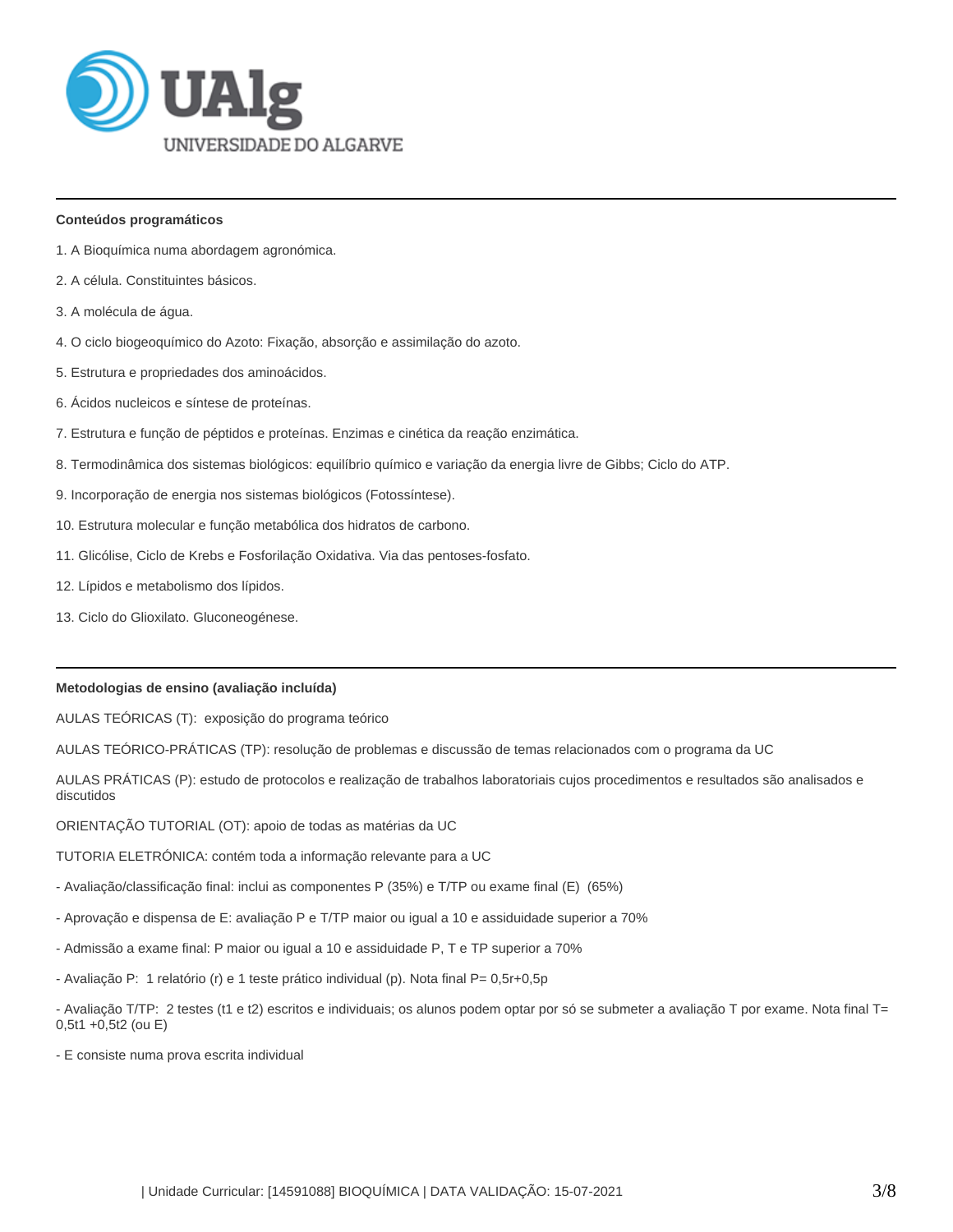

### **Bibliografia principal**

- Berg, J. M., Tymozcko J. L., Stryer L. (2002). Biochemistry (5ª ed.). W. H. Freeman and Company. Nova Iorque. EUA.
- Campos, L. S. (2002). Entender a Bioquímica (3ª ed.). Escolar Editora. Lisboa. Portugal.
- Halpern, M. J. (1997). Bioquímica. Lidel, edições técnicas. Lisboa. Portugal.
- McKee T., McKee J. R. (2003). Biochemistry. The molecular basis of life (3ª ed.). McGraw-Hill. Nova Iorque. EUA.
- (\*) Karp,G. (2011). Cell Biology. John Wiley and Sons Inc. Nova Iorque. EUA
- Quintas A, Freire AP, Halpern MJ (2008). Bioquímica. Organização molecular da vida. Lidel. Porto. Portugal
- Stryer, L. (1995). Biochemistry. W. H. Freeman and Co. Nova Iorque. EUA.
- Voet, D., Voet, J. G. (1995). Biochemistry. John Wiley and Sons Inc. Nova Iorque. EUA.

A documentação referida está disponível na Biblioteca Central da UAlg.

(\*) Não se encontra na Biblioteca Central da UAlg.

Documentação mais atualizada e referências na internet serão fornecidas atempadamente ao longo do semestre.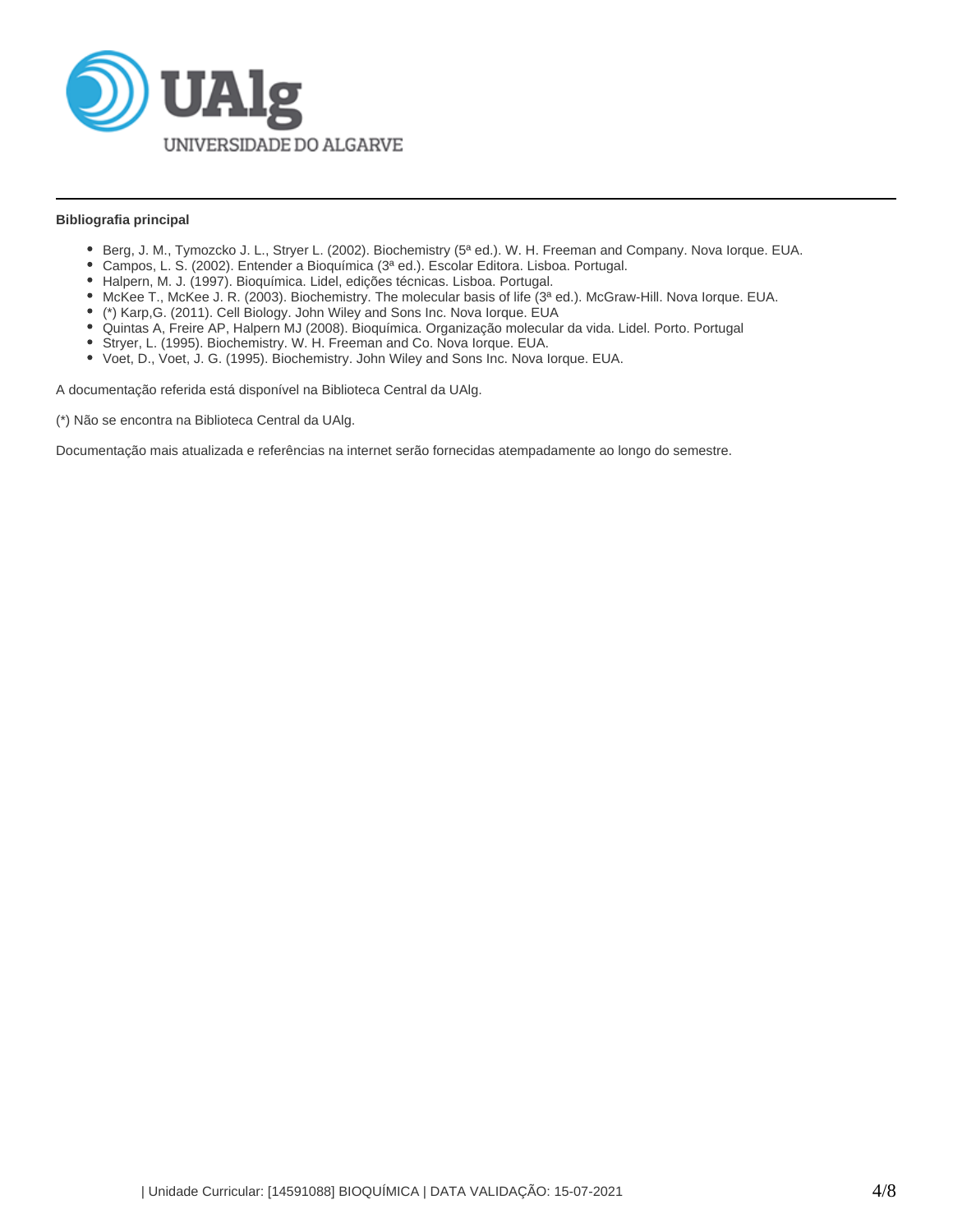

| <b>Academic Year</b>                                                                                   | 2021-22                            |
|--------------------------------------------------------------------------------------------------------|------------------------------------|
| <b>Course unit</b>                                                                                     | <b>BIOCHEMISTRY</b>                |
| <b>Courses</b>                                                                                         | AGRONOMY (1st Cycle)               |
| <b>Faculty / School</b>                                                                                | FACULTY OF SCIENCES AND TECHNOLOGY |
| <b>Main Scientific Area</b>                                                                            |                                    |
| Acronym                                                                                                |                                    |
| <b>CNAEF</b> code (3 digits)                                                                           | 421                                |
| <b>Contribution to Sustainable</b><br><b>Development Goals - SGD</b><br>(Designate up to 3 objectives) | 4;14;15                            |
| Language of instruction                                                                                | Portuguese                         |
| <b>Teaching/Learning modality</b>                                                                      | Classroom teaching                 |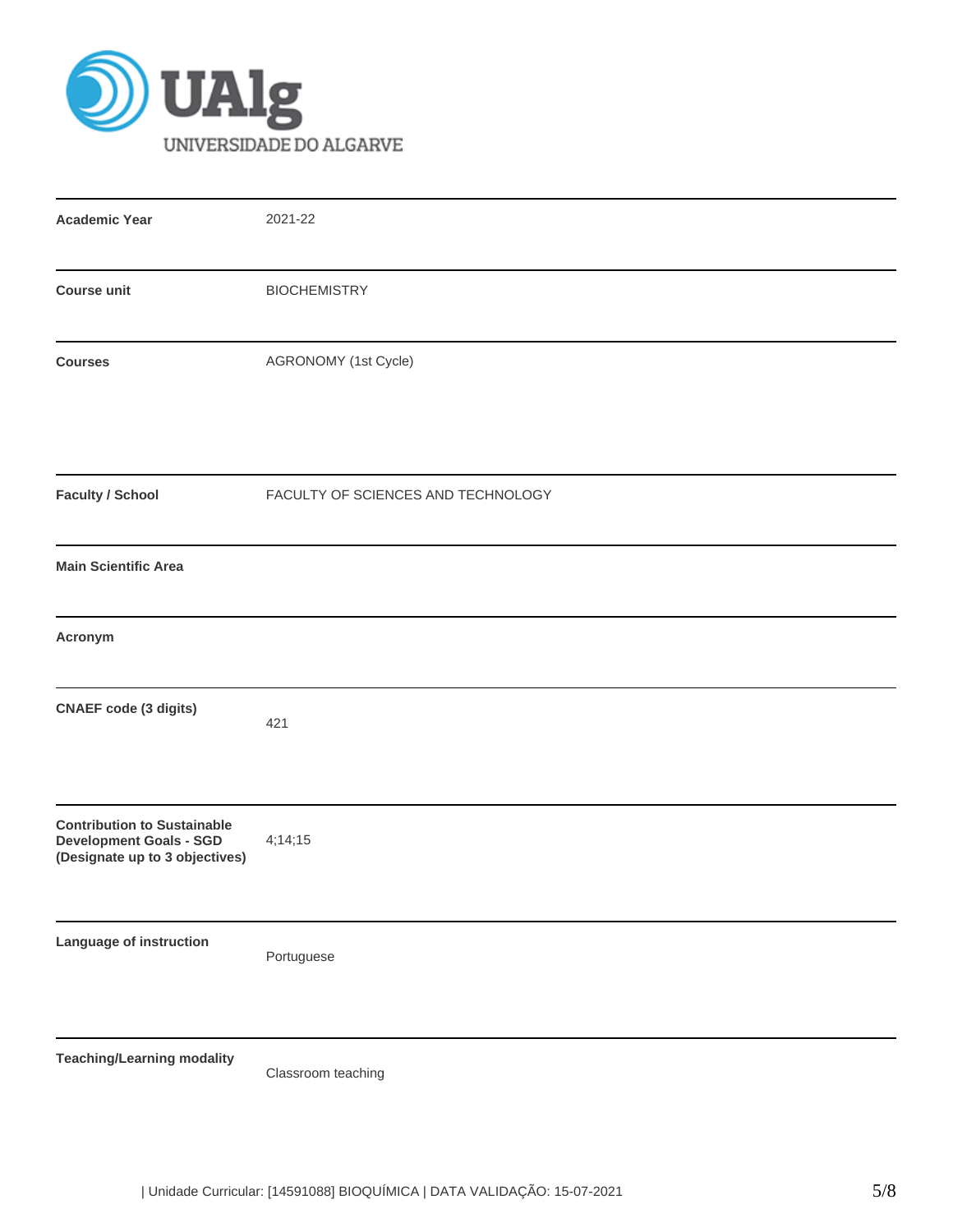

**Coordinating teacher Isabel Maria Alves Barrote** 

| Teaching staff               | Туре              | <b>Classes</b>    | Hours (*             |  |  |
|------------------------------|-------------------|-------------------|----------------------|--|--|
| I Isabel Maria Alves Barrote | חד היום הר<br>ั∟. | T1: TP1: PL1: OT1 | 30T; 12TP; 15PL; 4OT |  |  |

\* For classes taught jointly, it is only accounted the workload of one.

| Contac<br><b>hours</b> |                     | FЕ       | D. | $\mathbf{r}$ |   | -           |    |      | ™otal |
|------------------------|---------------------|----------|----|--------------|---|-------------|----|------|-------|
|                        | $\mathbf{r}$<br>ັບບ | 114<br>. |    | IІC          | Ш | <b>II</b> C | Ш۷ | IIC. | סכו   |

T - Theoretical; TP - Theoretical and practical ; PL - Practical and laboratorial; TC - Field Work; S - Seminar; E - Training; OT - Tutorial; O - Other

#### **Pre-requisites**

no pre-requisites

#### **Prior knowledge and skills**

Prior knowledge and skills: It is advisable, although not mandatory, that students had successfully attended the UCs General Chemistry and Fundamentals of Organic Chemistry.

# **The students intended learning outcomes (knowledge, skills and competences)**

By the end of the UC, students should have understood the chemical structures and the biochemical characteristics of the main biomolecules. Students would have acquired knowledge on enzyme kinetics basics and will be capable of recognizing and understanding the main metabolic and biosynthetic pathways as well as their interconnection in the context of the metabolic map. Students will be able to apply the theoretical knowledge acquired on the resolution of theoretical-practical problems, use of laboratory techniques and the interpretation and critical analysis of experimental data.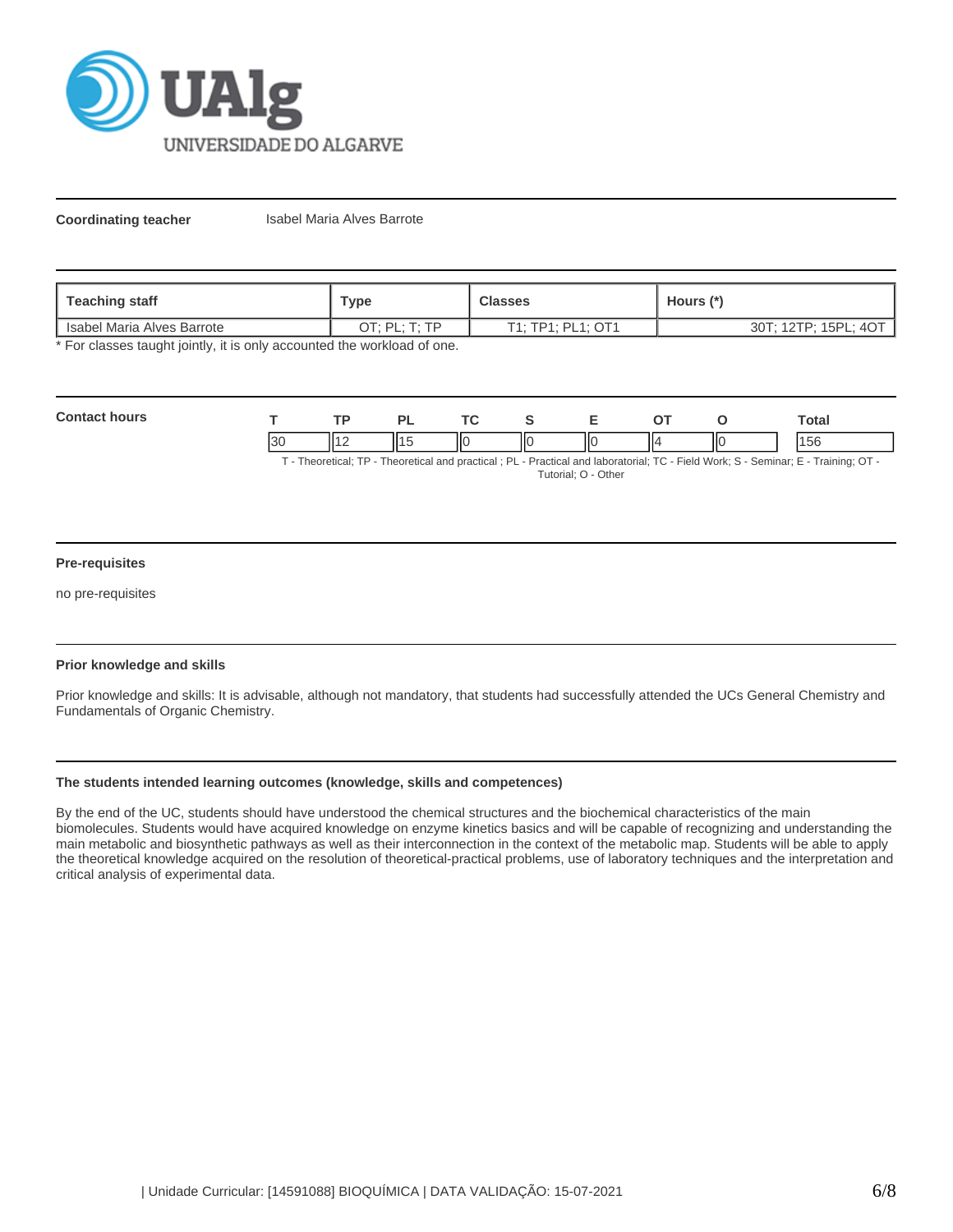

#### **Syllabus**

- 1. Agronomical approach to Biochemistry.
- 2. The cell. Basic constituents.
- 3. The water molecule.
- 4. Nitrogen biogeochemical cycle: nitrogen fixation, absorption and assimilation.
- 5. Strcture and properties of aminoacids.
- 6. Nucleic acids and protein syntesis.
- 7. Structure and function of peptids and proteins. Enzymes and enzyme kinetics.

8. Thermodinamics of the biological systems: chemical equilibrium and Gibbs free energy variation; Termodinâmica dos sistemas biológicos. Equilíbrio químico e variação da energia livre de Gibbs; ATP cycle .

- 9. Energy incorporation in biological systems (Photosynthesis).
- 10. Molecular structure and metabolic function of carbohydrates.
- 11. Glycolisis, Krebs cycle and oxidative phosphorylation. Pentose phosphate pathway.
- 12. Lipids and lipid metabolism.
- 13. Glyoxylate cycle. Gluconeogenesis.

# **Teaching methodologies (including evaluation)**

The different subjects are introduced in THEORETICAL LECTURES (T). In THEORETICAL-PRACTICAL LECTURES (TP) sample problems are solved and the oral discussion of themes related to the T and P syllabus is promoted. In PRACTICAL LECTURES (P, experimental protocols are studied and used to do experimental work whose procedures and results will be analysed and discussed in a final report.

E-MENTORING gives students access to all relevant materials.

- Final evaluation/grade: includes practical (P 35%) and theoretical-practical (T/TP 65%)
- Approval and final exam exemption: T/TP and P evaluation equal or higher than 10 and assiduity higher than 70%
- Admission to final exam (E): P equal or higher than 10 and assiduity higher than 70%
- P evaluation: 1 report (r) and 1 individual test (p). P grade =  $0,5r+0,5p$
- T/TP evaluation: 2 individual T/TP tests (t1 and t2) in the semester or 1 individual theoretical exam (E) at the end of the semester. T  $grade = 0,5t1 + 0,5t2$  (or E grade)